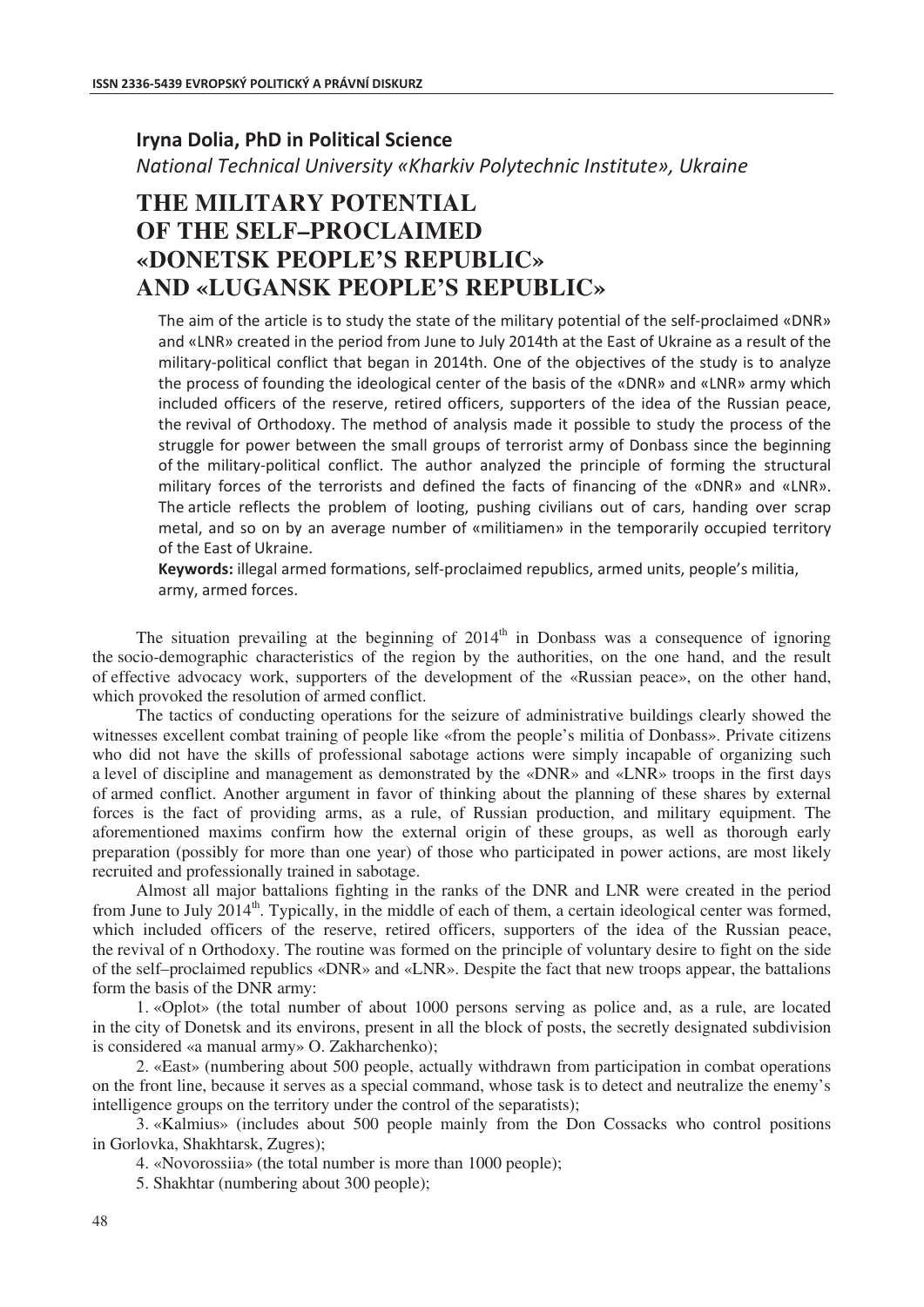$\overline{a}$ 

6. Death (consisting of 300 immigrants from the Chechen Republic, who have chosen the place of permanent deployment of the city of Snizhne and the city of Novoazovsk);

7. «Rus» (a women's battalion with a population of about 100 people, dominated by people from Chechnya, Abkhazia, the main district of the city of Makeyevka, specializing in the sniper cover of sabotage and reconnaissance groups);

8. «Somalia» (the number is 300, the main place of deployment − the suburb of Makiivka and the city of Donetsk, performs the functions of the assault detachment);

9. «Sparta» (number of 300 people, controls the area of Donetsk airport and the line of contact  $A$ vdeevka-Yasinuvata-Piski<sup>1</sup>.

As part of the army, «LNR» also has its own fist, created in the summer of 2014, it includes the following battalions:

1. «Zorya» (was under the personal leadership of I. Plotnytsky, was elite of the army «LNR», in its staff numbered 500 people);

2. «Don» (infantry battalion, consisting of 200 people);

3. «Rusich» (there were about 300 people, mainly from Serbia, who specialize in sabotage and reconnaissance work);

4. «Stanichno-Lugansk» (formed as an analogue of a military formation for a special purpose, consisted of former fighters of the Airborne Forces and Afghans in the number of 500 people);

5. «USSR» (in its composition there are about 500 people)<sup>2</sup>.

Unlike the «DNR» army, in the ranks of the «LNR» army, the struggle for power between the small groups headed by so–called Cossack atamans continued for a long time. In October,  $2015<sup>th</sup>$  on the territory of «LNR» the idea was realized to unite all the belligerent battalions into a single People's Militia «LNR».

If the principle of forming the structural military forces of the terrorists is clear, then the issue of financing in the battles of the «DNR» and «LNR» is not so transparent. Only in contrast to Ukraine, the situation is diametrically opposed. The peak of the high salaries of the terrorist army's soldiers fell for the period from May to July  $2015<sup>th</sup>$ , when the ordinary «militia» received fixed \$ 300, plus \$ 1,000 for the enemy's destroyed combat equipment. Since July  $2015<sup>th</sup>$ , funding has shrunk sharply, and «local» fighters have begun to crowd out foreign mercenaries, usually Caucasian or with a typical Russian «talker». For the fourth year of a continuing conflict, the flow of money is unsystematic and unstable; in fact the main source of income is the result of looting, pushing cars out of civilians, handing over scrap metal, and so on.

Recognized favorites of the «DNR» and «LNR» military forces are the «Oplot» battalion, which is dominated by «local» – from Donbass, but even in it the situation with financing is rather complicated. The average number of militiamen receives an average of UAH 2,000, but they see this money every two months, so predominantly the barter service payment prevails. Fighting in the ranks of terrorists, «local» actively sell their rations to the population both in the occupied and controlled territories of Ukraine.

The so-called «Orthodox Army» (according to unofficial data, its financing is associated with the name of K. Malofeev) is allocated to the general background of illegal armed groups «DNR». According to the members of the militia, the fighters of the given battalion are 90% represented by mercenaries from Russia, from former Afghans and the so-called «ideological» Don Cossacks. The remuneration for the service in Donbass for them is from 1000 to 5000 thousand dollars.

On the territory of «LNR» the situation with financing is completely different, the principle «everything that controls all mine» operates. This was especially true of the Cossack battalions: A. Ghostov's «Ghost» and A. Kostin's «Augustus», which existed mainly due to sales of coal mined in the «mines» and the sale of scrap from the ruined mines of the region. On average, an ordinary «local militia» received in 2015<sup>th</sup> a stable equivalent of \$ 300-500. But in other units of the army «LNR» the situation was critical, the salary was constantly delayed.

Regarding the financing of mercenaries from Russia, Serbia, Chechnya, Abkhazia, then, of course, the order of the numbers of their payment is much higher than that of the local contingent, and does not yield to the standard minimum payment for mercenary services in the average hot spot of the planet, from 5 thousand US dollars.

 $^1$  Томс Джерри Кто и за что воюет в рядах боевиков «ДНР». <http://baurgroupe.com/diktatory/23068> (2017, September, 28).

<sup>&</sup>lt;sup>2</sup> Никоноров, А. Структура гибридной армии луганских сепаратистов. *DepoDonbas* <https://dn.depo.ua/rus/ lugansk/struktura-gibridnoyi-armiyi-luganskih-separatistiv-20170209516443> (2018, January, 10).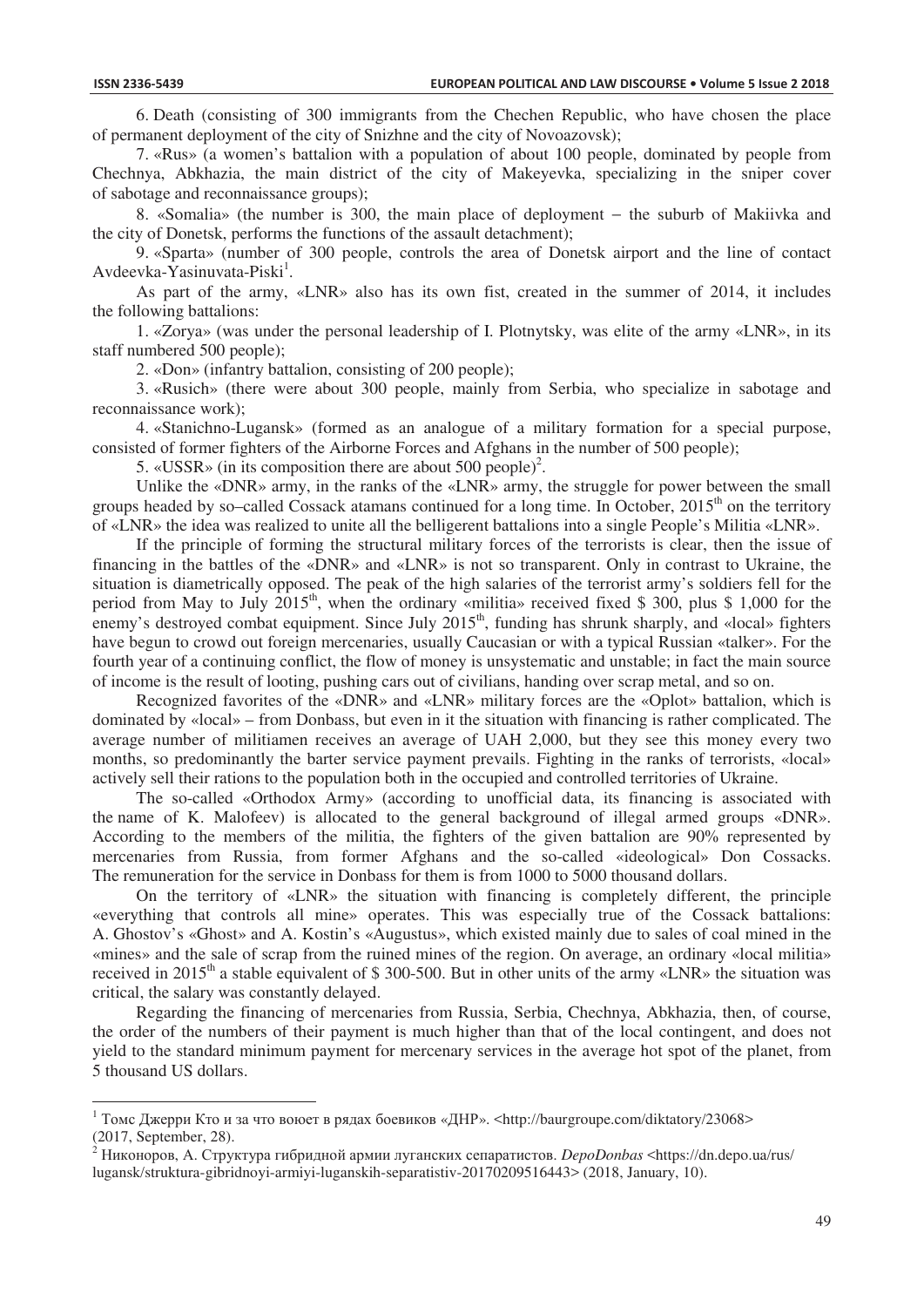## **ISSN 2336-5439 EVROPSKÝ POLITICKÝ A PRÁVNÍ DISKURZ**

The period of the summer campaign in  $2015<sup>th</sup>$ , completed the structural transformation of the armed formations of terrorists, allowing the disparate battalions «DNR» and «LNR» to rearrange into the army units. However, the attempts of the enemy to join forces and create a united army of Novorossiysk never succeeded. In the spring of 2015<sup>th</sup>, all media-controlled terrorists announced the allegedly successful completion of the first phase of the restructuring of the military forces. As a result, the bipolar, infantry and artillery brigades, including the Republican Guard, joined the  $1<sup>st</sup>$  Army Corps (which included the following battalions: «Oplot», «Vostok», «Kalmius», «First Slavic», «Berkut», «Shakhtar», «Rus», «Ryazan», «Orthodox army of Donbass» and others). The reorganization and the army «LNR», «People's militia» that united all the brigades and battalions (namely: «Zorya», «Rusich», «USSR», «Stanichno-Lugansk battalion» and others) did not disappear and got the status of  $2<sup>nd</sup>$  Army Corps of the Army of Novorossiia<sup>1</sup>.

For the sake of justice, it should be noted that this association is more declarative in nature, in practice, the fighters «DNR» and «LNR» are still subordinate leaders of their pseudo-republics and direct curators from the Russian Federation. Moreover, according to «local militias» at the beginning of August  $2015<sup>th</sup>$  in the territory of the «DNR», all paramilitary structures were conditionally divided into 12 battalions of territorial self-defense. For example, in the area of the Sand – the  $11<sup>th</sup>$  Territorial Battalion was operating, along the Olenovka-Dokuchaevsk  $12<sup>th</sup>$  Territorial Battalion.

The number of fighters in the ranks of the Army «DNR» and «LNR» is estimated ambiguously, as leaders of the pseudo-republics, and the General Staff of the Armed Forces. In the winter of 2015<sup>th</sup>, O. Zakharchenko dreamed «to bring the number of armies «DNR» and «LNR» to one hundred thousand servicemen, first of all at the expense of volunteers, arguing that in February  $2015<sup>th</sup>$  in the ranks of the «DNR» there were about 30 thousand bayonets. According to the Ukrainian side, the figures are quite different. President Poroshenko stated that the number of militants was 40 thousand, of which 9 thousand – military personnel of the Russian Federation<sup>2</sup>.

At the same time, Secretary of the National Security and Defense Council of Ukraine O. Turchinov voiced even more significant figures of the military presence in Donbass, namely: «The number of permanent buildings is up to 35 thousand people. In addition, in the occupied territory there is a military reserve consisting of 21 tactical group of the Russian Federation (15 battalion, 6 companies) with a population of more than 9 thousand people. At the eastern border of our country are concentrated 53 more tactical groups of the Armed Forces of the Russian Federation (of which 39 battalion, 14 companies) numbering  $50$  and 5 thousand people»<sup>3</sup>.

Consequently, the main backbone of the Army «DNR» and «LNR» is not just «local militias», but mercenaries.

**Firstly,** the number of gunners and tankers to prepare from the local «militia» in such a short period of time is physically impossible, it is necessary to have at least elementary knowledge of military affairs. Announced in the autumn of  $2014<sup>th</sup>$  and in spring  $2015<sup>th</sup>$ , mobilization in the «DNR» and «LNR» allowed to replenish the rows totaling no more than 2500 thousand people. The main reason for this shortage is the departure of men of a busy age abroad, first of all in Russia. The second reason is the sharp drop in wages in illegal armed groups. According to the relatives of the «militias», those who came from the regions of Ukraine controlled by Krasnogorsk, Marinka, Katerinovka, Vugledar in 11 battalions of the territorial defense of the Army «DNR» that carried the service in the district of the Sands, since May 2015<sup>th</sup>, the level of earnings dropped sharply from \$ 500 to \$ 100 a month. True, all charges on funeral in case of death of the «militia» are assumed by the government of the «DNR», in addition, the family of the deceased can count on a one-time assistance in the amount of \$ 5,000. But even such a prospect does not contribute to the massive inclusion of local residents in the ranks of the armies of self–proclaimed republics.

**Secondly,** in the army of the «DNR» and «LNR», there is a significant number of persons of the Caucasian appearance, which is not precisely characteristic of the ethnic characteristics of the inhabitants

 $\overline{a}$ 

<sup>&</sup>lt;sup>1</sup> Марионетки Кремля. <http://ochakiv.mk.ua/pdf/DOC/Marionetki-Kremlya-Doroga-vojny-na-Donbasse.pdf>. (2017, December, 15).

На Донбассе находятся 9 тысяч военнослужащих РФ – Порошенко. Украинская правда.

<sup>&</sup>lt;https://www.pravda.com.ua/rus/news/2015/08/4/7076634/> (2017, December, 23).<br><sup>3</sup> Турчинов: РФ создала на Донбассе сухопутное соединение двух корпусов. *FORBES Ukraine*.

 $\text{Khttp://forbes.net.ua/news/1400865-turchinov-rf-sozdala-na-donbasse-suboputnoe-soedinenie-dvuh-korpusov>$ (2017, December, 20).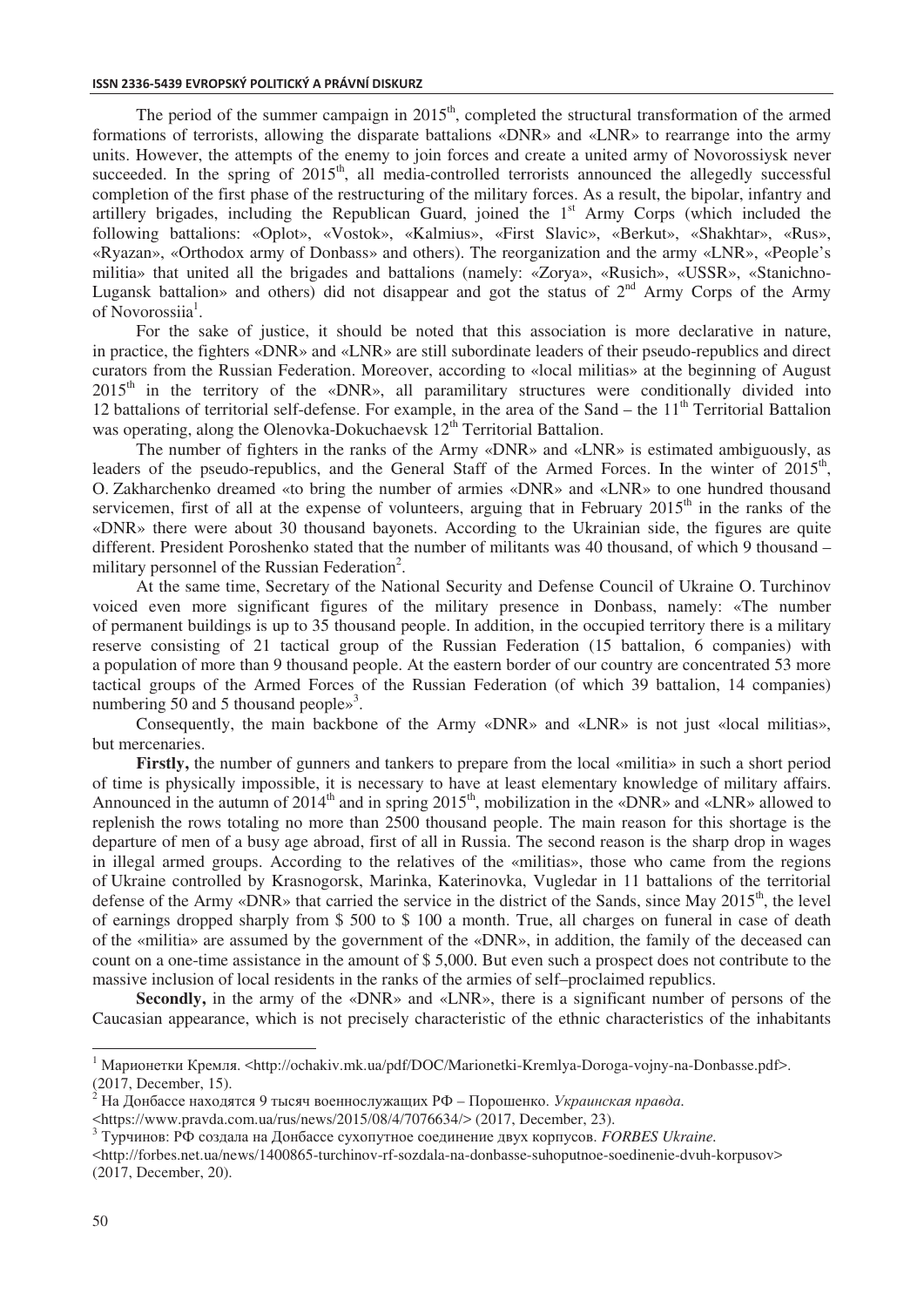$\overline{a}$ 

of Donbass, and even in this contingent there are changes, the presence of mercenaries from Chechnya is reduced, but the share of natives increases from South Ossetia In this regard, it should be borne in mind that since the summer of  $2014<sup>th</sup>$ , the town of Snizhne and the city of Torez were the main centers for the deployment of armed groups from the republics of the North Caucasus. The local population recorded a regular influx of mercenaries in these cities, and since the summer of 2015<sup>th</sup> their flow has stopped. For example, about 100 Chechens left Snowy in July 2015<sup>th</sup> in the direction of the Ukrainian-Russian border and did not return. A similar situation occurred in the Petrovsky district of Donetsk city, as if on June 3,  $2015<sup>th</sup>$ , at the peak of sharp attacks of terrorists in Marinka, there were Chechen mercenaries, then since August there was a rotation during which in the Petrovsky and Kirov districts of Donetsk became a prevailing mercenaries Slavic appearance with a characteristic Russian dialect<sup>1</sup>.

At the beginning of 2016<sup>th</sup>, a «human hunger» was observed in the ranks of the «DNR» and «LNR» Army, according to «militiamen», there was a disastrous shortage of skilled tankers and artillery drivers. Training centers created by terrorists to train military personnel cannot solve these problems. They work in the Budionivsky and Leninsky districts of Donetsk, Shakhtarsk, the city of Snizhny, Lutugino and Perevalsk, and are mainly engaged in the training of fighters for the possession of small arms and are designed for local recruits, whose number has dropped sharply in 2015<sup>th</sup>. This is evidenced by the fact that designed for local recruits, whose number has dropped sharply in 2015<sup>th</sup>. This is evidenced by the fact that in the city of Snizhny, a training point, which was completed in autumn  $2014<sup>th</sup>$  recruits in  $2016<sup>th</sup>$  idle. The main feature of the summer of  $2015<sup>th</sup>$  was the intensified training and training of sabotage and reconnaissance groups.

As for the training of gunners, it is only known about the existence of a fully functioning training base in the neighborhood Bose of the Leninsky district of Donetsk. It is clear that its graduates are preparing in small volumes and not at the level of qualification required by modern high–precision technology, and therefore the main hope in the armies of self-proclaimed republics exclusively on mercenaries-professionals from the Russian Federation.

At the same time, problems with the direct subordination of military formations to the united command of the «DNR» and «LNR» in the person of O. Zakharchenko and I. Plotnitsky existed in the continuation of 2014-2017. It is not so obvious that this fact was present on the territory of the «DNR» where a cult of odious commanders such as Givi (the Somali battalion), the Motorola Sparta battalion, and the E. Ryazan battalion, E. Gilazov, formed formally, who formally recognized the leadership of O. Zakharchenko, but secretly issued orders in their areas of the front and in the settlements at points where their counter in spring were present deeds In the territory of «LNR» Cossack spirit, although it was suppressed, but remained unconquered. Despite the official entry of all LNR battalions into a single People's Police, the remaining epicenter of the Cossack cells in the cities of Rovenky, Stakhanov, Perevalsk, Sverdlovsk, which secretly controlled the coal mining market. Despite the successful elimination of the Cossack leaders M. Kositsyn, E. Ishchenko, A. Bednov and O. Mozgovoy, the problem remains unresolved. It is complicated by periodically emerging Cossack rebellions of local significance, as a rule, caused by I. Plotnitsky's repeated attempts to establish his full control over coal mining in the «mines» and to realize its implementation through well-established channels into Russia, this also applies to metal.

In the second half of January  $2015<sup>th</sup>$ , with the personal involvement of the Russian Special Forces, the centers of Cossack cells in the cities Sverdlovsk, Stakhanov, Pervomaysk, Rovenki were purposefully cleared. Thus, the idea of creating a «Cossack People's Republic» was destroyed. As a result, the Cossacks lost their charismatic leaders, thanks to which there was a struggle against the general line of leadership, headed by a prostitute of the pro-Russian forces I. Plotnytsky. From the authorities were eliminated Cossack atamans – in the city of Rovenki commandant of the Ataman of the Don Cossacks of the North-West district Pavel Reznikov, left the city, and the power went under the control of «LNR»; the Cossack commandant of Pervomaysk city was killed, the right hand of the ataman Mykola Kozitsyna – commandant Yevgeny Ishchenko<sup>2</sup>.

It must be borne in mind that, unlike the spring–winter period of  $2015<sup>th</sup>$ , at the beginning of  $2017<sup>th</sup>$ , there was no significant threat to the image of I. Plotnytsky by the Cossacks. However, the preservation

 $^1$  Дмитриев, С. «Добровольцы» Донбасса: кто и за кого сражается на востоке Украины.

<sup>&</sup>lt;http://ru.rfi.fr/ukraina/20140722-dnr-lnr-dobrovoltsy-donbassa-kto-i-za-kogo-srazhaetsya-na-vostoke-ukrainy> (2017, December, 18).

<sup>&</sup>lt;sup>2</sup> Никоноров, А. Структура гибридной армии луганских сепаратистов. *DepoDonbass*. <https://dn.depo.ua/rus/ lugansk/struktura-gibridnoyi-armiyi-luganskih-separatistiv-20170209516443> (2018, January, 24).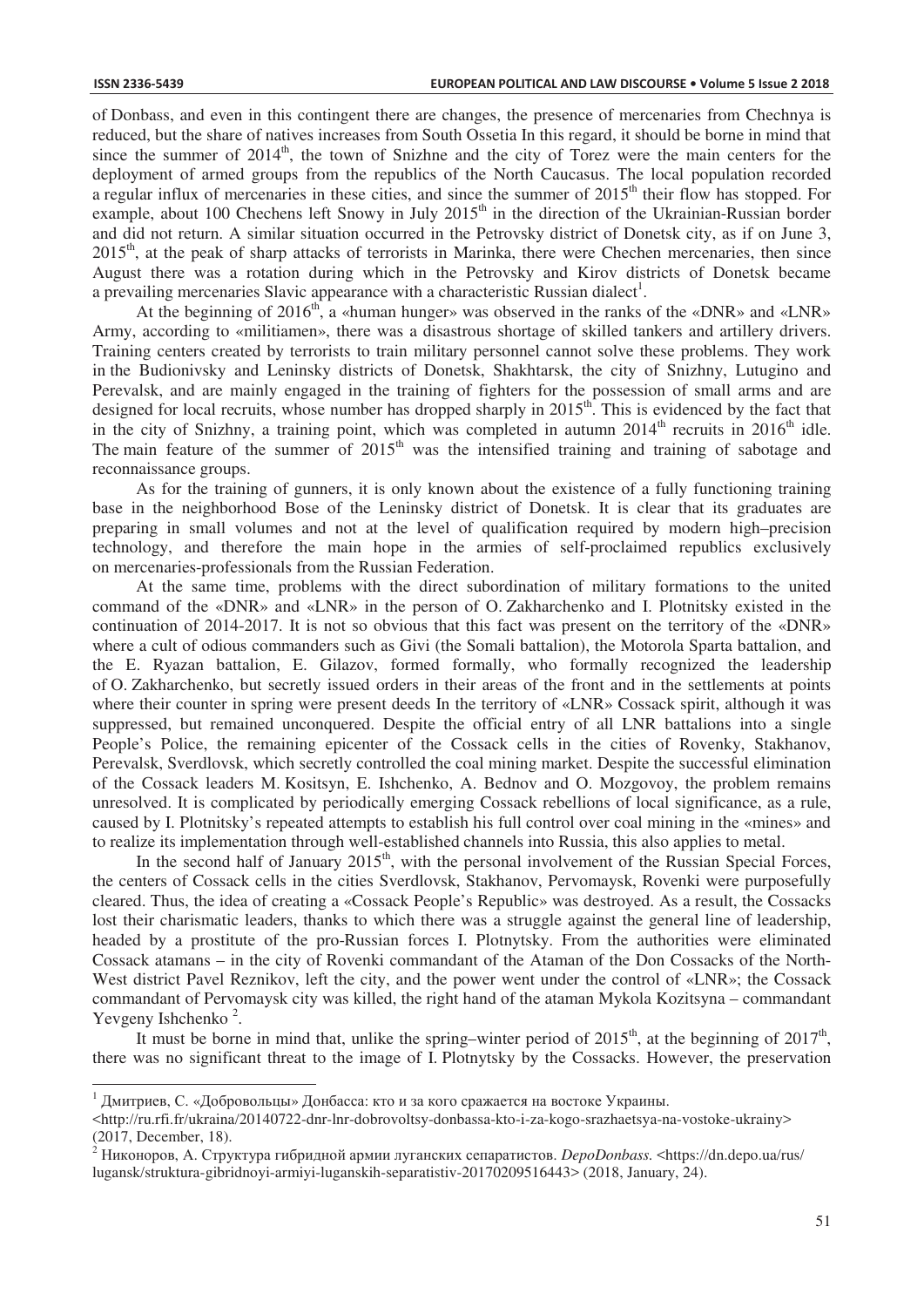of Cossack cells as such is likely to be beneficial to the Russian Federation for the ability to hold on the «short leash» of the leader of «LNR».

After the removal of the leaders of the Cossacks, I. Plotnitsky's people were appointed to vacant positions who took over the management of local communities with the support of so-called detachments of the People's Police of the «LNR». The purpose is the following actions: firstly, the territory of «LNR» is used by terrorists as a base for the concentration of recruits and equipment from the open Ukrainian-Russian border; secondly, in conditions of almost complete transport and economic blockade on the part of Ukraine, the only source of income remains «illegal» mining of coal and its sale to Russia. Exactly, Sverdlovsk, Stakhanov, Pervomaysk and Rovenky are centers of concentration of «cobblestones» – forms of illegal coal mining in Donbass.

Thus, the existing potential of the Army «DNR» and «LNR», taking into account the active rotation of the troops for the entire period of armed operations, indicates a deliberate delay in the conflict in Donbass. At the same time, since summer  $2015<sup>th</sup>$ , the tactics of joint work of DRG and gunners, which allows combining sabotage with artillery bombers, is more likely to confirm the presence in the ranks of the enemy of significant resources of living power.

At the same time, in the territory of the pseudo-republics, from the beginning of  $2016<sup>th</sup>$ , there are processes of systemic departure from the open idea of the construction of «Novorossiia», but instead the inevitable return of the region to the format of Ukraine is proposed, but by the formula it is profitable exclusively for the pro-Russian forces. Confirmation of the reality of these trends is the fact of clearing the series «DNR» and «LNR» from the fanatics of the ideas of the Russian world, which are actively ongoing today. In fact, people in the state structures of both pseudo-republics are deprived of any ideological orientation and are, for the most part, loyal to any government that will give them wages and food rations. Among the indications of the «fanatics of Novorossiia» include the confusion from the post of chairman of the People's Council «LNR» O. Karyakin and chairman of the council «DNR» A. Purgina, the physical removal of the adviser of the head of «LNR» D. Kargayev, expulsion from the parliamentary body of deputies «DNR» B. Litvinov, M. Ragozin and others.

If in general speaking about the combat capability of the Army «DNR» and «LNR», then the situation is obvious. The mercenaries who carry out tasks to destabilize the situation in the region are usually working, as a rule, they are professional, narrow-profile military with foreign citizenship. Confirmation of this statement is the coordinated work of snipers along the line of separation of Avdeevka-Krasnogorsk-Marinka. The shells of which, large-scale sniper rifles from 9 to 20 mm are practically everyday, with the zone of impression reaches up to 3 km, which allows us to talk about the use of such systems as OSV-96 and SVLK-14S, which are in service only in the Russian Federation. For example, during the spring and summer of 2016th, from the heights of the heaps located in the village of Trudovsky, snipers of the Dnieper Army carried out precise shelling as a checkpoint «Marinka» and civilian institutions of the Marinka town: schools, hospitals, topographically located in the heart of the city's development.

Despite repeated pronouncements of the introduction of «cease-fire regimes» the real picture in the ATO zone suggests the preservation of combat activity along the entire line of separation with the allocation of zones of the so-called «wave» escalation, which is provoked by the actions of terrorists to include the city: Shastia, Avdeyivka, Krasnogorsk, Marinka; Popasna-Bakhmut, Dokuchaevsk– Novotroitskaya area. At the same time, in these areas, snipers work or a complex of joint actions of small DRG with the support of heavy artillery is involved. The above suggests that there is a high likelihood of terrorists preparing for the tactical implementation of procedures for conducting terrorist sabotage attacks in densely populated urban settings.

## References:

<sup>1.</sup> Dmitriev, S. «*Dobrovolcy» Donbassa: kto i za kogo srazhaetsja na vostoke Ukrainy* [«Volunteers» of Donbass: who and for whom battles on east of Ukraine]. <http://ru.rfi.fr/ukraina/20140722-dnr-lnr-dobrovoltsy-donbassakto-i-za-kogo-srazhaetsya-na-vostoke-ukrainy> (2017, December, 18). [in Russian].

<sup>2.</sup> *Marionetki Kremlja* [Marionettes of Kremlin]. <http://ochakiv.mk.ua/pdf/DOC/Marionetki-Kremlya-Dorogavojny-na-Donbasse.pdf> (2017, December, 15). [in Russian].

<sup>3.</sup> Na Donbasse nahodjatsja 9 tysjach voennosluzhashhih RF – Poroshenko [There are 9 thousand servicemen of Russian Federation on Donbass – Poroshenko] *Ukrainskaja pravda* [The Ukrainian truth]. <https://www.pravda.com.ua/rus/news/2015/08/4/7076634/> (2017, December, 23). [in Russian].